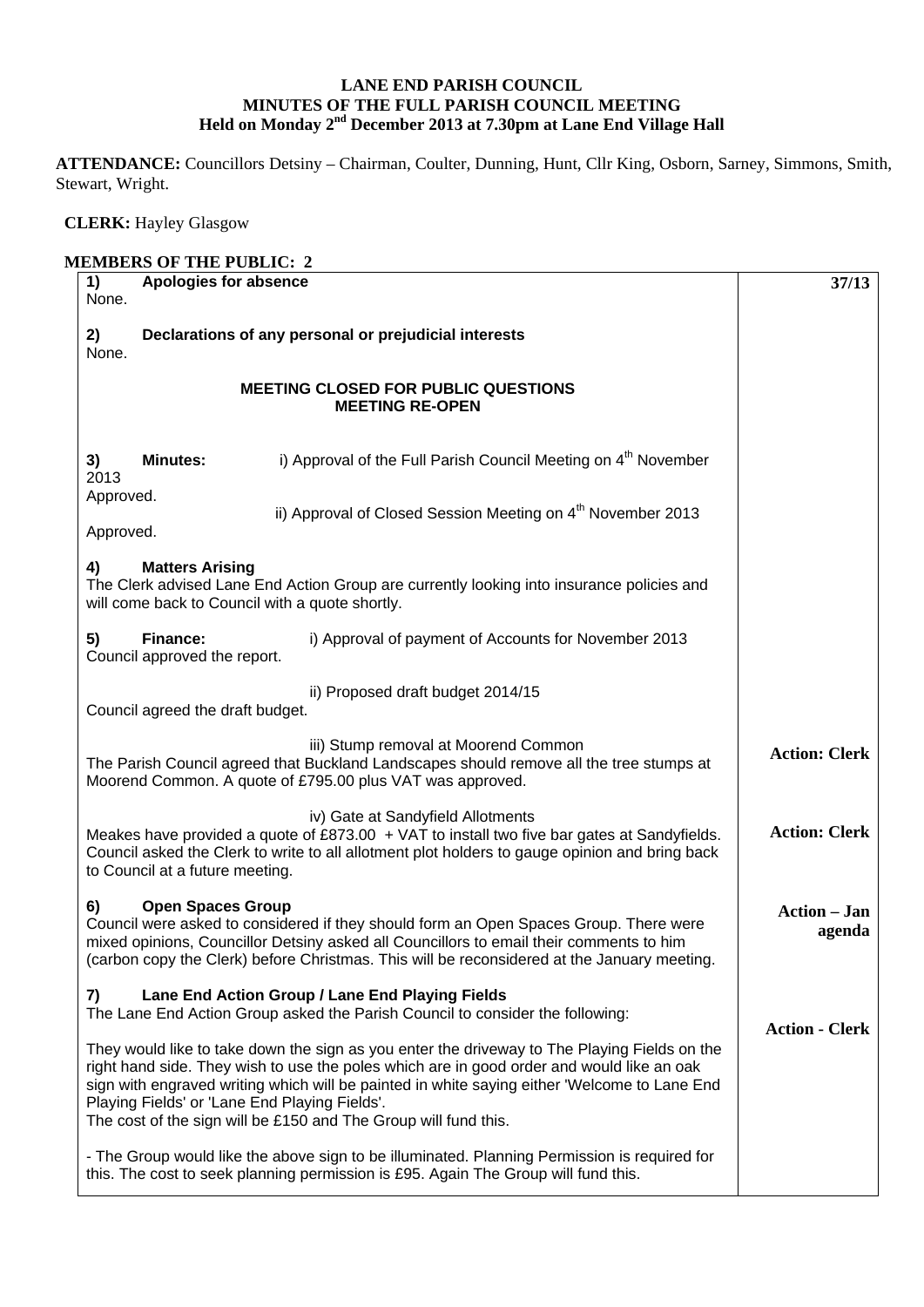| - The Group would like a small arrow sign on The Row opposite the driveway to say 'Lane<br>End Playing Fields'. BCC have confirmed they can use an existing pole, the cost for the sign<br>and installation would be £100. The group will also fund this.                                                                                                                                                                                                                                                                                                                                                                                                                                                                                                                                                                                                                                                                                                                                                                                                               | 38/13                 |
|-------------------------------------------------------------------------------------------------------------------------------------------------------------------------------------------------------------------------------------------------------------------------------------------------------------------------------------------------------------------------------------------------------------------------------------------------------------------------------------------------------------------------------------------------------------------------------------------------------------------------------------------------------------------------------------------------------------------------------------------------------------------------------------------------------------------------------------------------------------------------------------------------------------------------------------------------------------------------------------------------------------------------------------------------------------------------|-----------------------|
| The Parish Council approved all three requests, Council asked the Clerk to advise The Group<br>that they should consider how the lighting will be funded ongoing and which supply they will<br>use.                                                                                                                                                                                                                                                                                                                                                                                                                                                                                                                                                                                                                                                                                                                                                                                                                                                                     |                       |
| Council are delighted The Group appear to be making progress and asked the Clerk to<br>congratulate them on all their work to date and look forward to receiving further information<br>on their progress.                                                                                                                                                                                                                                                                                                                                                                                                                                                                                                                                                                                                                                                                                                                                                                                                                                                              |                       |
| <b>LESA / Lane End Playing Fields</b><br>8)<br>Cllr Stewart will draft a temporary lease to be debated by Council at the January meeting.<br>The Lease will need to be passed through a Solicitor.<br>Council agreed to regular site inspections of the playing fields. Council agreed a site<br>inspection should be carried out by a member of Council once a fortnight in the summer and<br>once a month in the winter. The Clerk will draw up a rota which will start from the beginning<br>on January 2014.<br>Council also agreed to have independent risk assessments carried out once a year by<br>RoSPA. Council agreed this should be done annually in May.                                                                                                                                                                                                                                                                                                                                                                                                   | <b>Action – Clerk</b> |
| 9)<br>Clerk's report<br>Council noted the report.                                                                                                                                                                                                                                                                                                                                                                                                                                                                                                                                                                                                                                                                                                                                                                                                                                                                                                                                                                                                                       |                       |
| 10)<br><b>Invitations to Meetings, Correspondence &amp; Reports received</b><br>Council noted the report.                                                                                                                                                                                                                                                                                                                                                                                                                                                                                                                                                                                                                                                                                                                                                                                                                                                                                                                                                               |                       |
| <b>Matters raised by Councillors</b><br>11)<br>CIIr Smith informed Council she had some information regarding Building For Life.<br>CIIr Simmons informed Council the street light in Bolter End has not been cleared of<br>shrubbery. There is a footpath which ends on the side of the road where the light is situated<br>and the path is restarted on the other side of the road. The lack of light is shading the path<br>making it unsafe for pedestrians. The Clerk will again contact BCC and advise them that<br>should there be an accident they would almost certainly be held negligent.<br>CIIr Simmons also raised the issue of pot holes in Finings Road, the Clerk will contact BCC.<br>Cllr Osborn raised the issue of the light on Ditchfield Common. Cllr Osborn felt it was a waste<br>and that it should be removed.<br>CIIr Detsiny informed Council that the Lane End Nursery would like to put banners up around<br>The Village. Council saw no issue with this as long as all banners were made safe and not<br>affecting anyone's properties. | <b>Action – Clerk</b> |
| Planning: To consider new applications and receive Wycombe District Council<br>12)<br><b>Decisions and Appeals</b>                                                                                                                                                                                                                                                                                                                                                                                                                                                                                                                                                                                                                                                                                                                                                                                                                                                                                                                                                      | <b>Action – Clerk</b> |
| <b>New Applications</b>                                                                                                                                                                                                                                                                                                                                                                                                                                                                                                                                                                                                                                                                                                                                                                                                                                                                                                                                                                                                                                                 |                       |
| 13/07667/FUL - 4 Archers Way, Lane End - Demolition of existing single storey structures<br>and erection of additional attached 2 bed dwelling<br>No objection.                                                                                                                                                                                                                                                                                                                                                                                                                                                                                                                                                                                                                                                                                                                                                                                                                                                                                                         |                       |
| 13/07684/FUL - 13 Lines Road, Lane End - Householder application for construction of<br>single storey rear infill extension<br>No objection.                                                                                                                                                                                                                                                                                                                                                                                                                                                                                                                                                                                                                                                                                                                                                                                                                                                                                                                            |                       |
| 13/07734/FUL - Sidney House, Denham Road, Lane End - Partial demolition,<br>redevelopment and change of use of vacant sheltered housing to provide 13 2-storey<br>terraced houses ( $9 \times 2$ bed and $4 \times 3$ bed) with associated access, 34 car parking spaces,<br>cycle parking, amenity space and landscaping                                                                                                                                                                                                                                                                                                                                                                                                                                                                                                                                                                                                                                                                                                                                               |                       |
| The Parish Council are surprised and disappointed that they were not consulted nor involved                                                                                                                                                                                                                                                                                                                                                                                                                                                                                                                                                                                                                                                                                                                                                                                                                                                                                                                                                                             |                       |